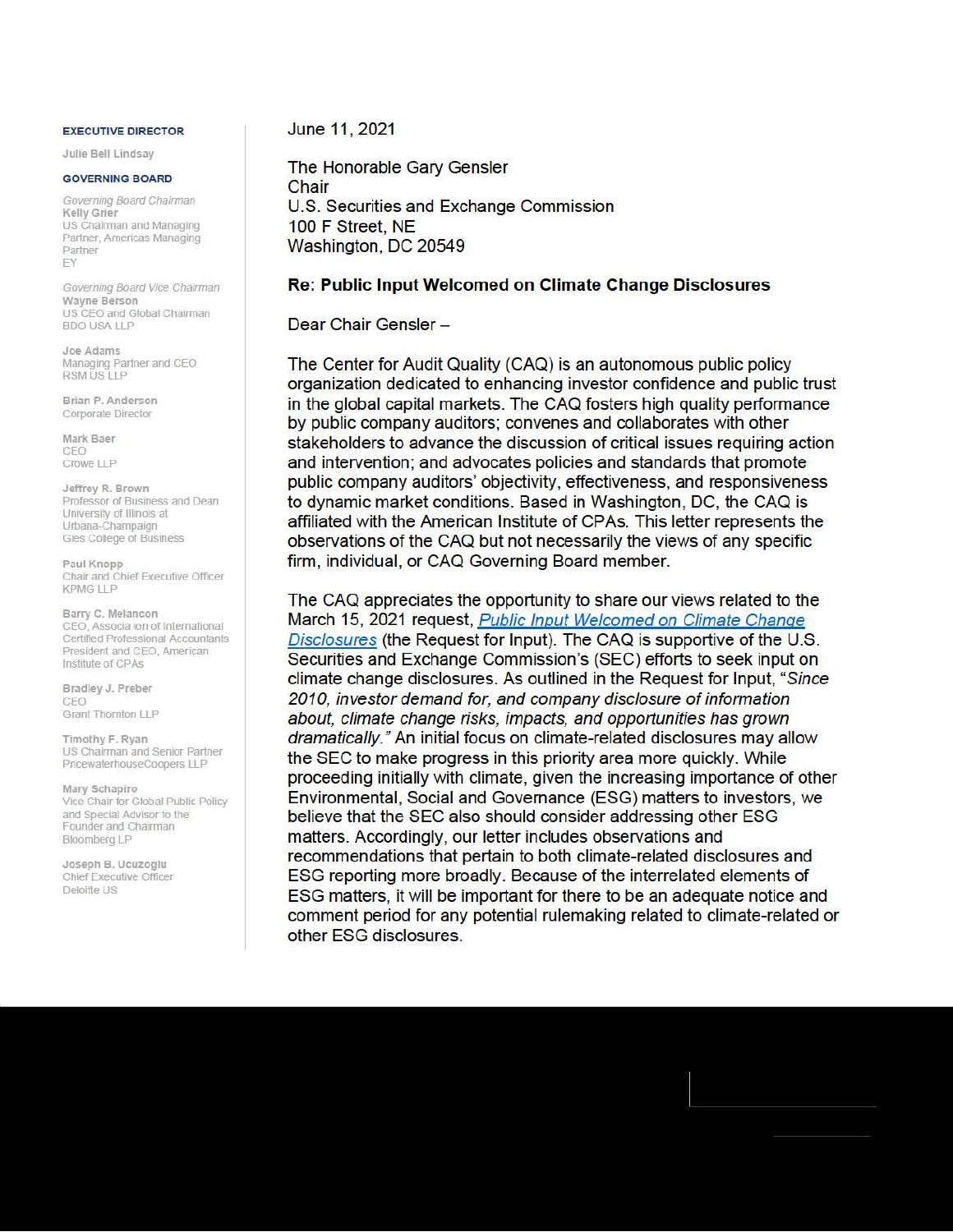

The key points of our letter, which are described in more detail below, are as follows:

- Any climate-related or other ESG disclosure requirements should be focused on the information needs of investors.
- The CAQ is supportive of a globally accepted ESG reporting system built from existing standards and frameworks that can be adapted to meet the needs of investors in different jurisdictions.
- We believe that a global standard setter is likely necessary for a globally accepted ESG reporting system to be implemented and to operate effectively.
- If the SEC determines that it is appropriate to require issuers to make certain ESGrelated disclosures, we believe the SEC should consider:
	- $\circ$  The transition period needed for issuers in preparing to report complete, accurate and reliable information in such new areas.
	- $\circ$  The importance of strong governance processes and disclosure controls over the gathering and reporting of climate-related information.
- We believe that assurance over ESG-related reporting by an independent public company auditor offers increased investor protection compared with other forms of thirdparty assurance or verification.

## **General Observations**

The CAQ has performed outreach with numerous stakeholder groups including institutional investors, preparers, public company board members and auditors to inform the perspectives we share in this letter. As discussed in more detail below, two of the biggest challenges we hear from investors, preparers and audit committees in assessing a company's ESG risks and opportunities are (1) the absence of broadly adopted ESG reporting standards and (2) the reliability of the reported ESG information. These contrast significantly with the well-established structure and standards that exist in the U.S. for reporting on a company's financial performance and the effectiveness of internal controls over financial reporting.

There are three principal methods by which a company may disclose ESG information today:

- Publicly through statements or reports outside of an SEC submission (e.g., sustainability reports or data posted on a corporate website).
- Furnished to the SEC, but not deemed "filed" for purposes of the Exchange Act (e.g., furnished as an exhibit to Form 8-K under Item 7.01, for Regulation FD information).
- Filed with the SEC under the Exchange Act or the Securities Act (e.g., in periodic or current reports, registration statements or proxy statements).

A number of factors may influence a company's determination of where it discloses its ESG information. Materiality, potential legal liability, maturity of the controls and procedures for collecting and reporting the information and the timing of when relevant information is available are all factors that may influence this decision.

Today, company prepared ESG reporting largely occurs outside of issuers' SEC disclosures and is dispersed across a variety of locations such as company websites and/or standalone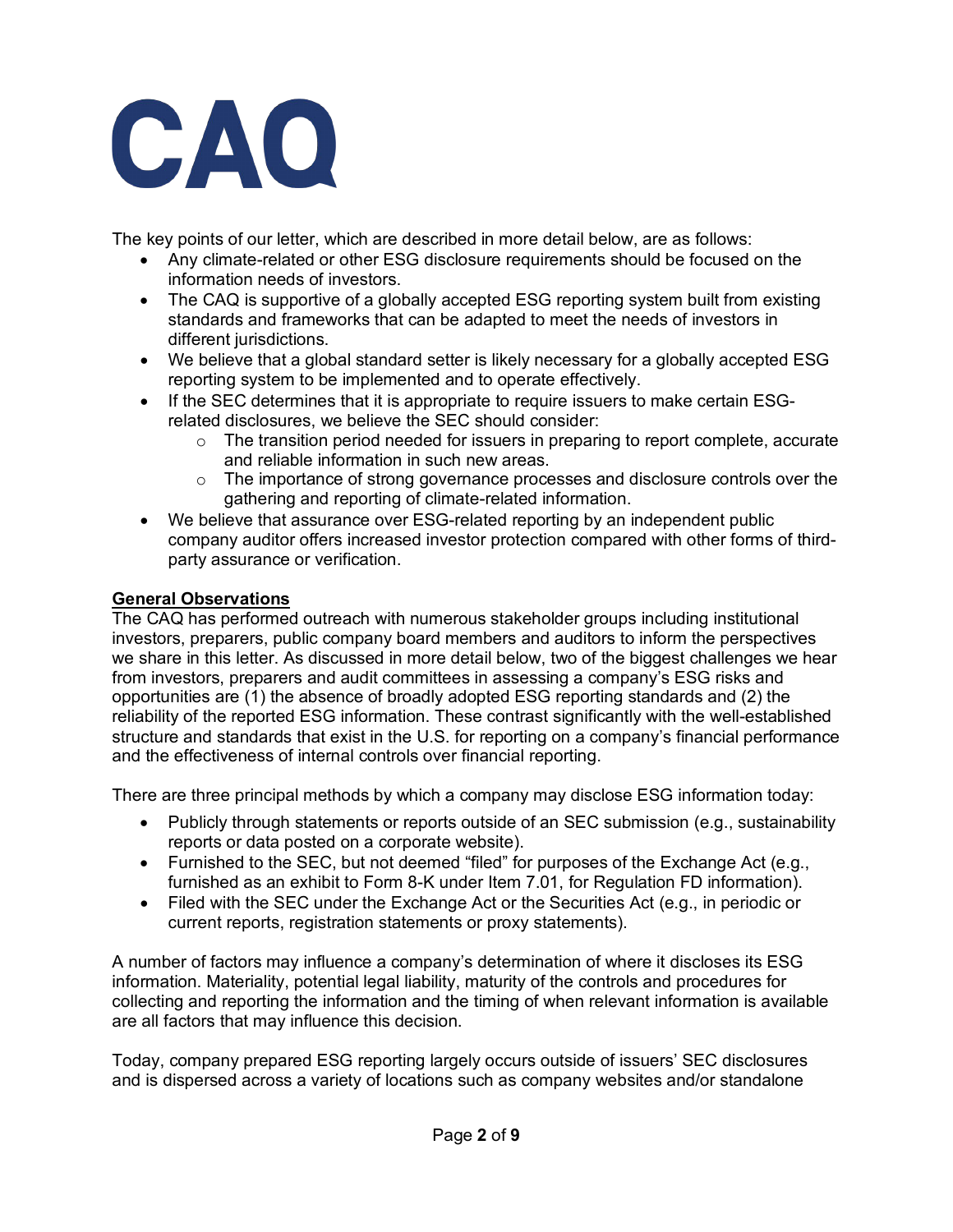

sustainability reports (e.g., environmental reports, corporate social responsibility reports). However, a small number of domestic issuers have voluntarily started to report certain ESG information in SEC submissions. As investors continue to demand high-quality, accurate, reliable information on climate and other ESG initiatives, we believe the SEC should consider how to respond to those demands. Jurisdictions around the world already are taking action, such as the *Corporate Sustainability Reporting Directive Proposal* (CSRD) in Europe. The IFRS Foundation's Sustainability Reporting Project<sup>1</sup> to address climate-related risk and other ESG priorities is another example of recent efforts. We believe that convergence of ESG reporting requirements would positively impact the quality of information.

# **ESG Frameworks and Standards**

## *Global ESG Reporting System*

In the Request for Input, there are questions about the advantages and disadvantages of disclosure requirements that draw on existing frameworks and standards. As the SEC is aware, there have been extensive developments in market-driven solutions to ESG reporting and, more recently, convergence of the existing frameworks and standards (as discussed below). We believe the SEC should leverage this extensive body of thought leadership and effort. As such, the CAQ is supportive of a globally accepted ESG reporting system built from existing standards and frameworks that can be adapted to the market needs in different jurisdictions. This would help support companies in presenting ESG information to investors that is comparable across companies, industries and geographies.

For purposes of this letter, we define frameworks and standards as follows:

- Frameworks provide principles-based guidance that helps companies identify ESG topics to report on and determine how to structure and prepare the ESG information they disclose.
- Standards provide specific and detailed requirements that assist companies in determining what specific metrics to disclose for each topic.

For example, the Task Force on Climate-related Financial Disclosures (TCFD) recommendations form a framework that provides principles-based recommendations for managing and reporting on climate risks globally. In addition, common standards used by companies today in their ESG disclosures, which may be considered in the development of an ESG reporting system designed to meet investors' needs, include those issued by the Global Reporting Initiative (GRI) and the Sustainability Accounting Standards Board (SASB). GRI standards focus on the presentation of socially material information to various stakeholders that can be tailored to local geographic needs. SASB standards focus on industry-specific, financially material sustainability information for global investors.

As the standards-setters have themselves identified, these different frameworks and standards can be used together to meet the information needs of a company's investors. The CDP, CDSB, GRI, IIRC and SASB *Statement of Intent to Work Together Towards* 

<sup>&</sup>lt;sup>1</sup> See IFRS Foundation's sustainability reporting project page: https://www.ifrs.org/projects/workplan/sustainability-reporting/#current-stage.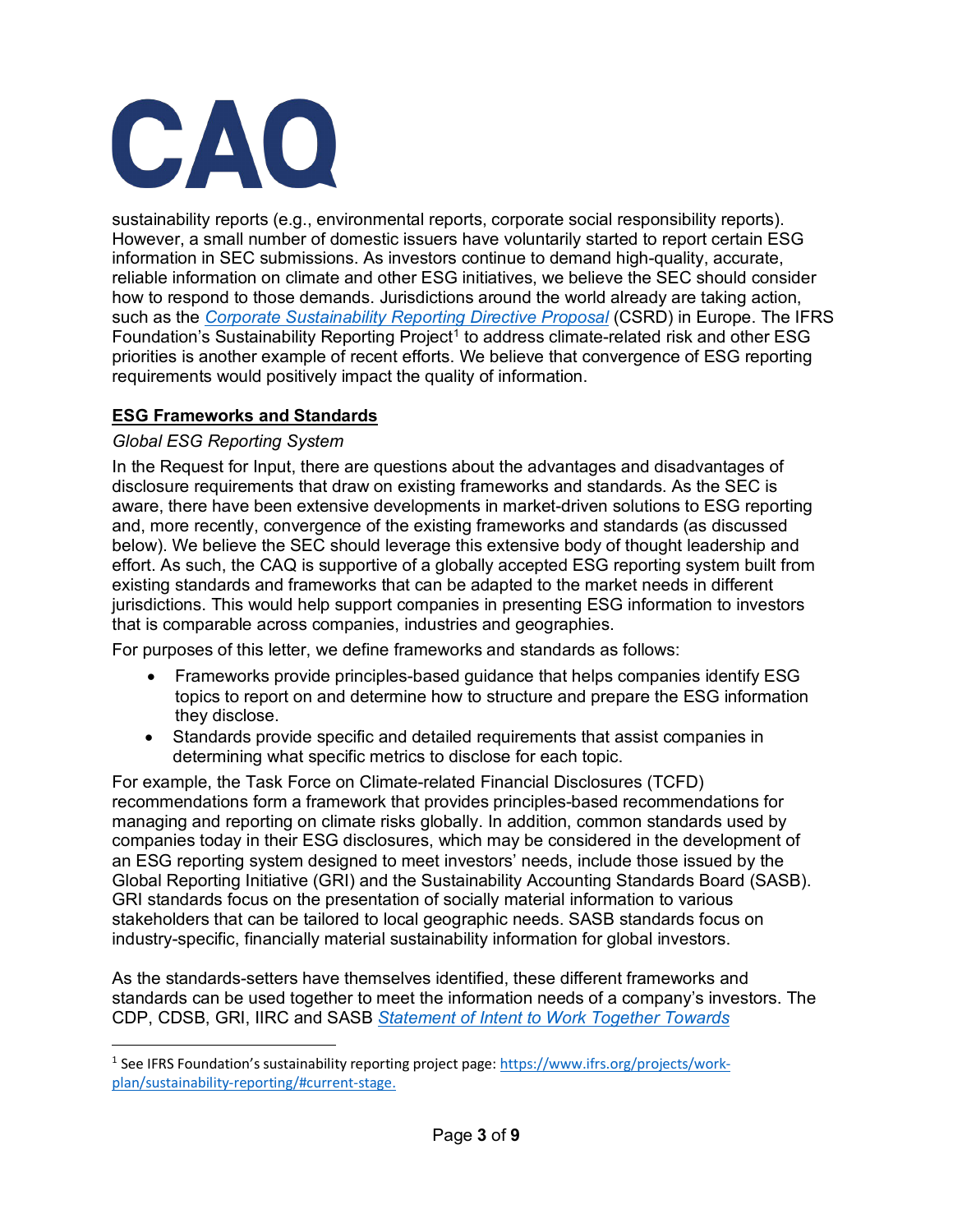

*Comprehensive Reporting* further illustrates how existing frameworks and standards can be interoperable to meet ESG reporting needs. They also released *Reporting on enterprise value: Illustrated with a prototype climate-related financial disclosure standard,* to illustrate how their frameworks and standards, along with elements of the TCFD framework, could provide a starting point for a global climate-related financial disclosure. In our comment letter to the IFRS Foundation Trustees we stated, "ESG reporting standards designed through the lens of investors being the primary users of this information (i.e., materiality focused on enterprise value/financial materiality) will attract the broadest range of global support and promote the international use of consistent and comparable standards needed by global capital markets."

Furthermore, as the SEC considers potential ESG reporting requirements, we believe that the following will be important:

- Scalability: It is important that any potential ESG reporting requirements be scalable to public companies of all sizes and consider the differences in the potential ESG risks and opportunities of different industries and geographies.
- Industry Specificity: While comparability remains an important element of any potential globally accepted system, some level of industry specificity may be desirable in order to provide investors with meaningful information. Further, it will be important that the SEC remain cognizant of the developments and/or requirements of other industry specific regulators to minimize differing requirements to achieve the same objective(s).
- Global Coordination and Collaboration: The SEC's continued involvement in the global dialogue through its participation in the International Organization of Securities Commissions' (IOSCO) Monitoring Group and Technical Expert Group (TEG) remains critical to the development of a globally accepted ESG reporting system. We are encouraged by the fact that the SEC is co-leading IOSCO's TEG as we understand that the TEG is intended to work closely with the IFRS Foundation's working group that is focused on international sustainability standards and will be tasked with reviewing and assessing its technical recommendations focused on enterprise value creation.

# *Designated ESG Disclosure Body*

We believe that in order for a globally accepted ESG reporting system to be implemented and to operate effectively, a global ESG standard setter likely will be necessary. The IFRS Foundation Trustees have consulted on whether or not there is a need for an international sustainability reporting standards board alongside the International Accounting Standards Board.<sup>2</sup> Subsequent to that consultation they have made a series of announcements regarding the continuation of their work on the establishment of an international sustainability reporting standards board. $^3$ 

<sup>&</sup>lt;sup>2</sup> See the CAQ comment letter: https://www.thecaq.org/wp-content/uploads/2020/12/caq comment-letter ifrsfoundation sustainability-consultation.pdf.<br><sup>3</sup> See IFRS Foundation's sustainability reporting project page: https://www.ifrs.org/projects/work-

plan/sustainability-reporting/#current-stage.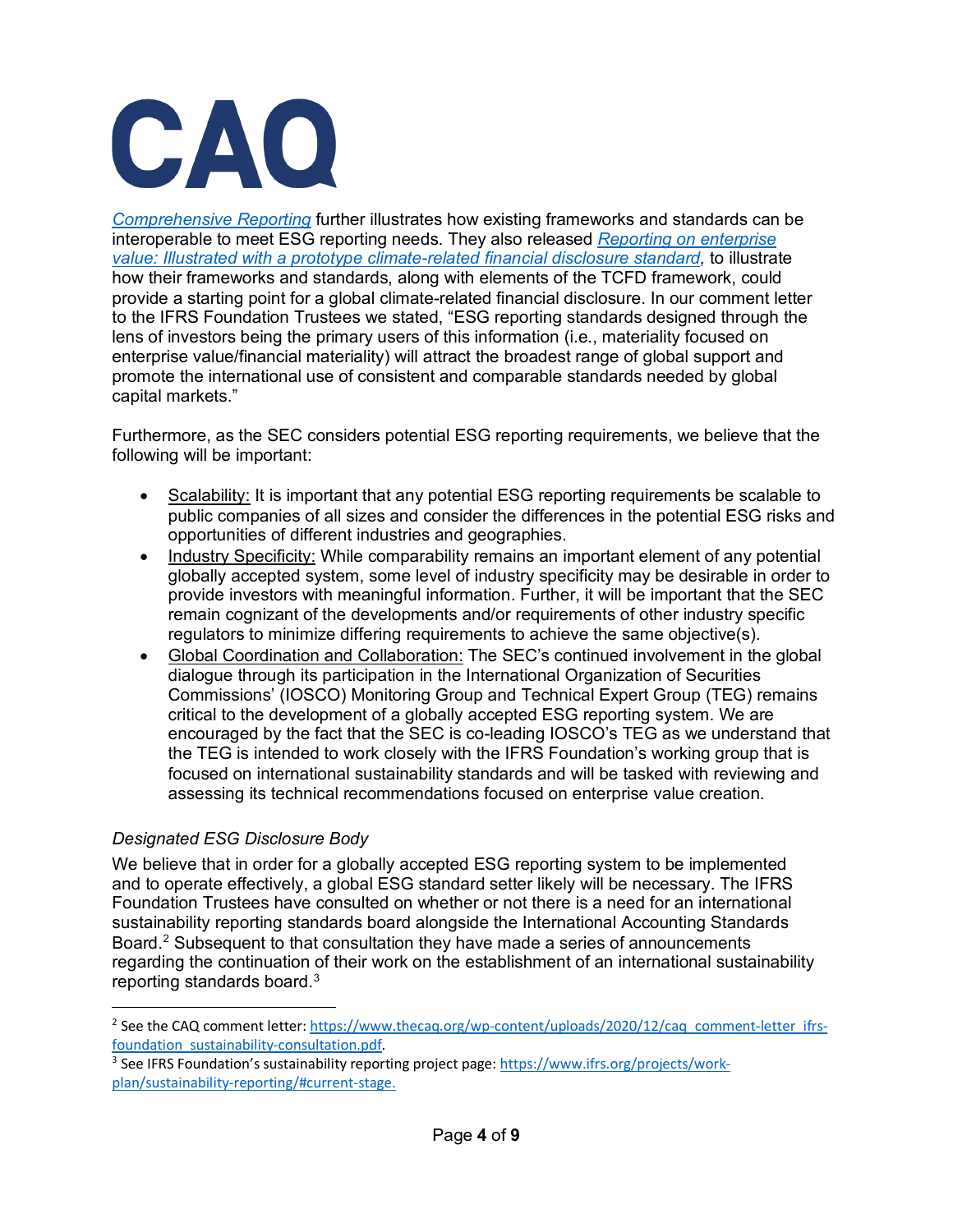

If the SEC decides that a domestic ESG standard setter is necessary to deliberate the endorsement<sup>4</sup> of a global set of ESG standards because of U.S. specific market needs, global coordination and collaboration will be critical from the outset to minimize differences. Further, we believe that such a body should be an independent organization and that it should have the ability to seek input on the endorsement process from a broad range of relevant stakeholders. For example, accounting standards derive their legitimacy from the confidence that they are established, interpreted and, when necessary, modified based on independent, objective considerations. The development process must be free – in both fact and appearance – of outside influences that inappropriately benefit any particular participant or group of participants.

### *Climate-related Disclosure Determination*

We understand that the SEC staff currently is enhancing its focus on climate-related disclosure in public company filings, including the extent to which such companies have addressed topics included in its 2010 climate change guidance.<sup>5</sup> As a result of these reviews, the SEC staff could issue a report summarizing key findings and emphasizing to issuers disclosure requirements that may bear on climate-related matters. Another way the SEC staff could continue to promote disclosure in this area where appropriate would be to consider feedback received from preparers on what updates to the guidance would help them navigate the types of climaterelated disclosures that would be relevant for investors and where such disclosures should be located.

We also believe that the changes to the human capital disclosure rules and requirements this past year could serve as a useful case study in the efficacy of a solely principles-based disclosure regime on information that has both qualitative and quantitative aspects. We encourage the SEC to seek out and consider feedback from investors and preparers on whether the new human capital disclosures are meeting the intended objectives of updated rules. For example, were investors generally satisfied that human capital disclosures presented in accordance with the new requirements provided the information needed to make decisions? Did issuers believe that the new requirements incorporated a reasonable assessment of both the costs to comply with the new rules and the benefits from added transparency?

96% of S&P 100 companies are already reporting ESG information using or referencing one or more of the aforementioned standards and frameworks. $6$  It is important to note that beyond the S&P 100, when considering the full population of issuers, different companies are at different stages of maturity related to their ESG reporting. A globally accepted set of ESG reporting standards that focuses on matters that are material to enterprise value and incorporates the

<sup>4</sup> For example, when a new standard is issued by the IASB, jurisdictions go through a specific endorsement process to determine whether the standard should be adopted and included in local regulations. This endorsement process helps to achieve the objective of worldwide accounting standards for listed companies.

<sup>&</sup>lt;sup>5</sup> See SEC climate change guidance:  $\frac{https://www.sec.gov/rules/interp/2010/33-9106.pdf.}{6}$  As of March 12, 2021, based on research of publicly available information performed by the CAQ.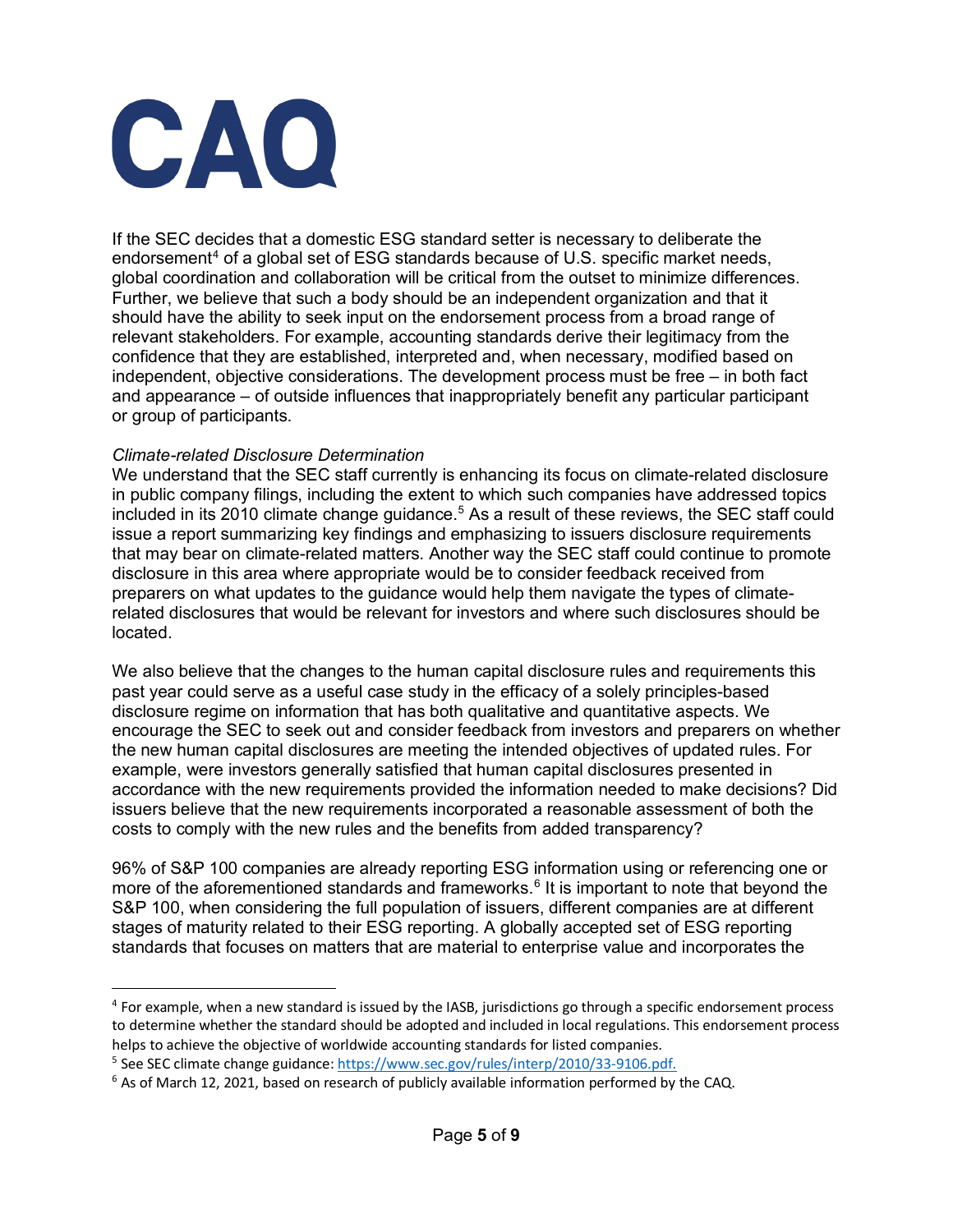

significant progress made by existing framework and standard setters could assist with accelerating the timing of any potential new climate-related disclosures. A single set of standards also could reduce the complexity for preparers in disclosing this information and for investors in using this information to make economic decisions.

We acknowledge that developing and implementing a global system may take time and effort. We recommend that if the SEC is considering mandating certain climate-related disclosures before a globally accepted ESG reporting system is fully developed, the SEC draft any potential disclosure requirements that rely, at least in part, on principles such that they could conform to any independently developed global standard in the future.

### **Implementation Considerations**

If the SEC determines that it is appropriate to require issuers to make certain climate-related disclosures, the SEC should consider the aspects of implementation, including transition periods, needed for issuers to reliably report such information. As discussed above, the CAQ has observed that different issuers are in different places on the climate-related and broader ESG reporting journey. Further, issuer materiality assessments of the impact of climate-related risks on its business and the timeline of when such risks may come to fruition also can vary from company to company. The myriad of complex issues to be considered for any potential new requirements also will impact the time period needed to prepare for implementation. While these considerations may evolve over time from initial to post implementation, we believe it is important for the SEC to consider the following:

- whether the forward-looking safe harbor applies to forward looking climate-related disclosures;
- whether initially such disclosures will be furnished to the SEC or filed;
- the time period covered and the reporting frequency of the climate-related disclosures (e.g., annually, quarterly etc.);
- the reporting deadlines, considering many companies ESG disclosures are not on the same reporting timeline as their financial reporting;
- the processes and disclosure controls issuers are expected to have in place over the reporting of any potential new climate-related disclosures (discussed further below); and
- whether assurance over the disclosures will be encouraged or mandated and if so at what level and scope.

Careful consideration of these matters will be important with respect to the implementation of any potential new requirements, as many companies will be reporting this information in SEC submissions for the first time. Further, depending on the nature and placement of any new disclosure requirements, companies may need adequate time to adapt their disclosure controls and procedures to cover the new disclosures. As appropriate, the SEC could consider a phased approach, by issuer type, to the adoption of new requirements, which is consistent with the manner in which the Internal Controls over Financial Reporting (ICFR) requirements were phased in following the adoption of the Sarbanes-Oxley Act in 2002.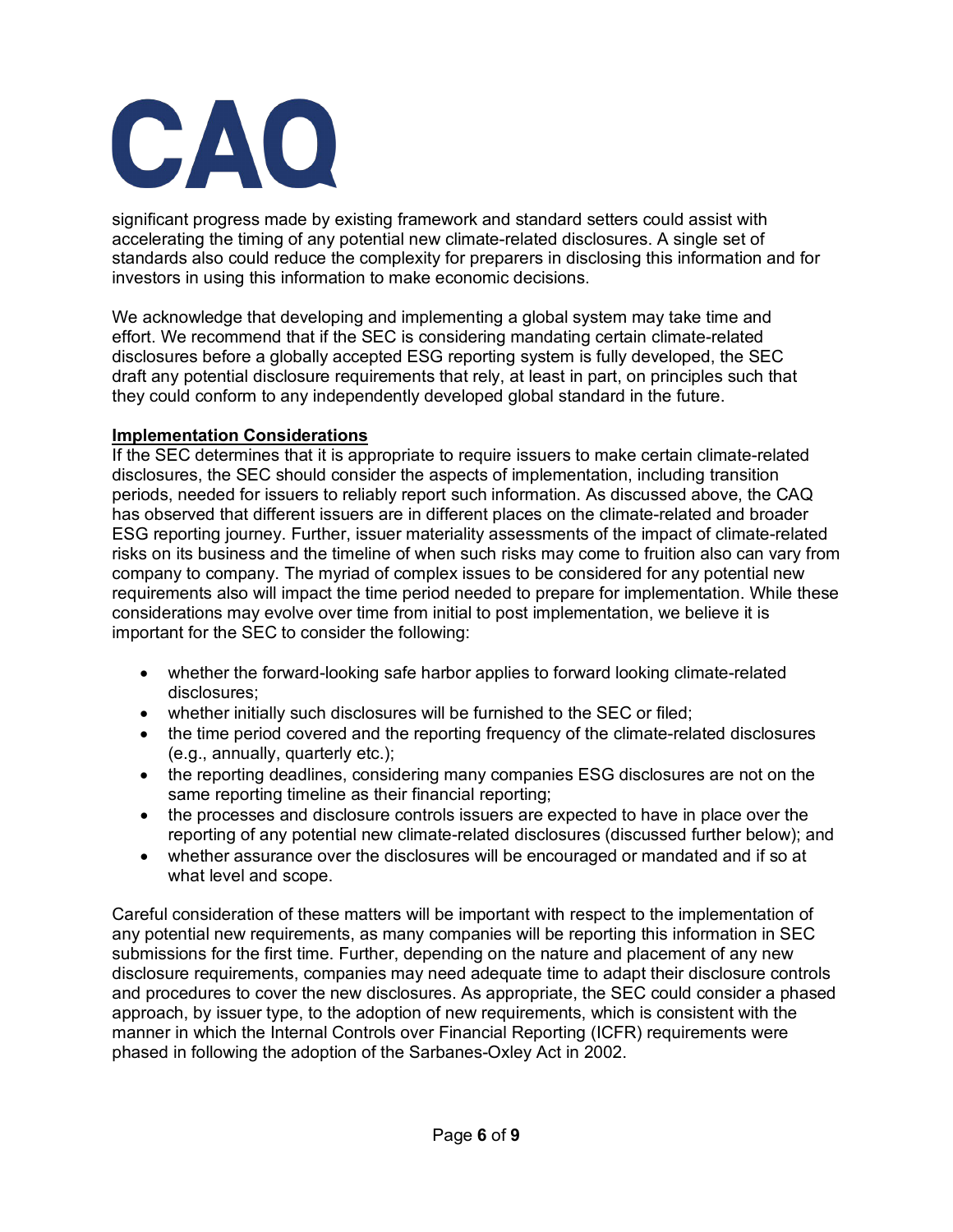

## **Controls and Governance Over Climate-related Disclosures**

Trust and confidence in the information companies disclose are essential to the efficient functioning of markets. The building blocks of reliable, comparable, and relevant ESG information begin with a foundation of quality reporting by company management. Strong governance processes and controls over the gathering and reporting of ESG information and an independent assessment of that information can contribute to its reliability. The U.S. financial statement reporting system contains key elements which we believe are fundamental to reliable, high-quality financial reporting. They are:

- Company management maintains and certifies the financial statements and internal controls over financial reporting
- Oversight by an audit committee
- Assurance from regulated, independent public company auditors

We believe that these elements have a track record of producing high-quality, reliable financial statements and that they should be considered in any potential future climate-related disclosure requirements, and ESG reporting more broadly. Our outreach with institutional investors has indicated that generally climate-related reporting today lacks the transparency as to the level of rigor of the disclosure controls and procedures over how the information is gathered and reported - which causes some to question the reliability of the information. Such transparency exists for financial statement reporting with respect to internal controls and oversight.

### **Assurance Over ESG-related Disclosures**

The European Union's CSRD includes provisions that, if adopted, would initially require companies in the European Union to obtain limited assurance on reported sustainability information with an option to move towards reasonable assurance in the future. In the U.S. 80% of S&P 100 companies subject certain elements of their ESG information, including climate-related disclosures such as greenhouse gas emissions, to some type of third party assurance or verification;7 and 11% of S&P 100 companies obtain such assurance from a public company auditor. $8$  Like the audits of financial statements and ICFR, we believe that third-party assurance from a public company auditor enhances the reliability of ESG information, including climate-related disclosures, presented by companies to investors and other stakeholders.

The accounting profession has acknowledged the value of ESG information to investors and others, and in their public interest role play a part in the flow of reliable information for decision making. As part of the audit of the financial statements, public company auditors are required to understand the methods, assumptions, data, and relevant controls used by management to develop accounting estimates. For example, certain climate-related risks may have a material effect on the useful life assumptions of assets reflected in financial statement accounts and subject to financial statement audit procedures. The auditor's understanding informs the auditor's risk assessment and development of procedures to obtain sufficient appropriate audit

 $7$  As of March 12, 2021, based on research of publicly available information performed by the CAQ.  $8$  Ibid.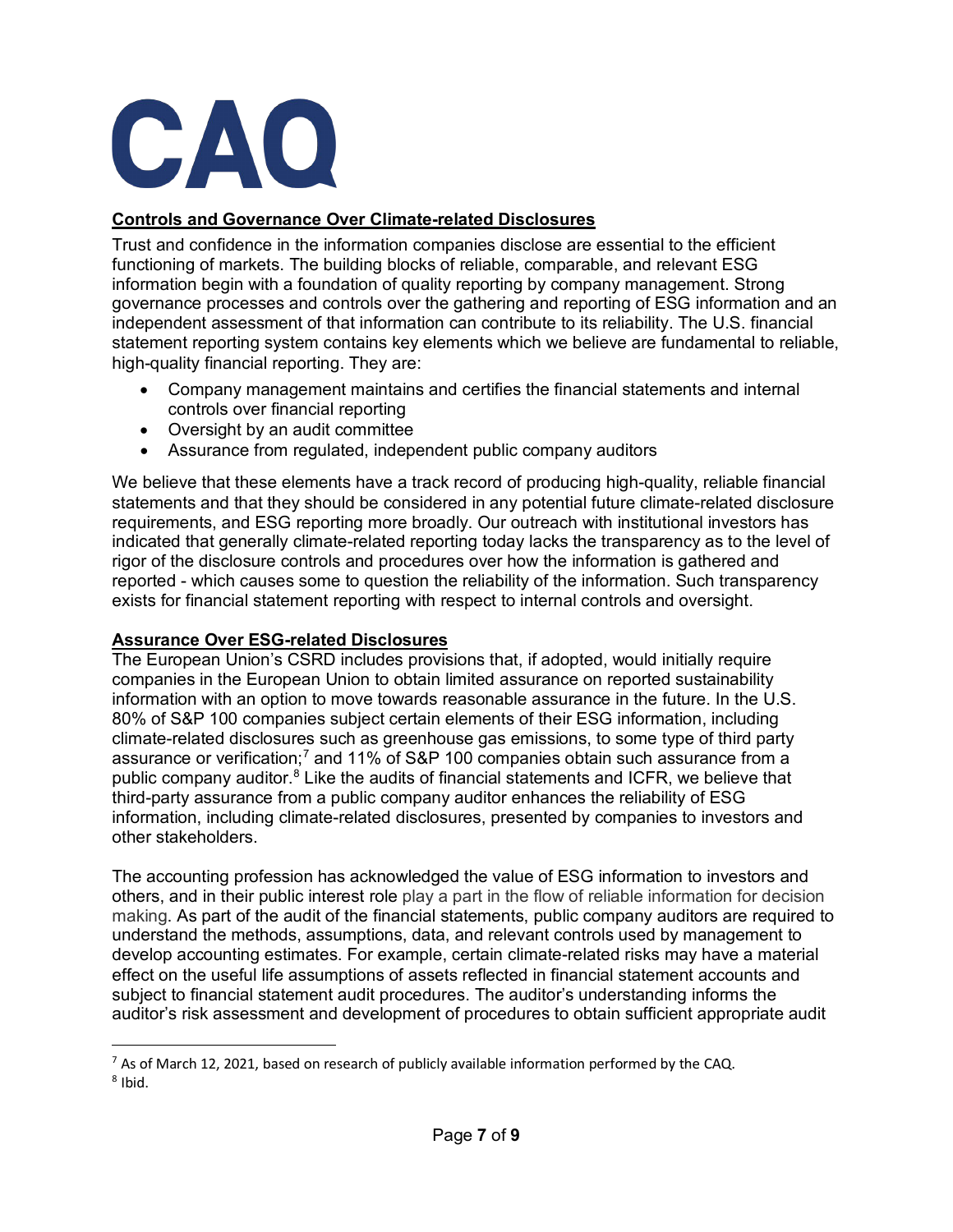

evidence, which serves as a basis for the auditor's conclusion on the financial statements. Climate-related and other ESG risks, like any other risk, will vary from company to company. The time horizon for when those risks become material to the financial statements and reflected in the underlying financial statement accounts also can vary from company to company. To the extent that climate and ESG risks are material to the underlying financial statement accounts, public company auditors already are considering those risks as part of their audit of the financial statements. The knowledge that public company audit firms gain from the execution of the financial statement and ICFR audits could lead to more effective execution of an engagement to audit climate-related information presented outside the financial statements.

Obtaining any level of assurance by a public company auditor involves the evaluation of processes, systems, and data, as appropriate, and then assessing the findings in order to support an opinion based on an examination or conclusion based on a review. We believe that assurance over climate-related reporting, specifically when performed by a public company auditor, offers increased investor protection compared with other forms of thirdparty assurance or verification because public company auditors:

- Are required to be independent of the companies they audit, in accordance with applicable independence standards for such attest services.
- Are skilled in gaining an understanding of a company, its business cycles, processes and how the company creates value through experience gained from financial statement and ICFR audits.
- Have access to specialists that encompass most areas of ESG information, including climate-related areas such as greenhouse gas emissions.
- Are required by the applicable standards to plan and perform assurance engagements with professional skepticism.
- Are experienced in reporting on compliance with various established standards and frameworks.
- Have a long history and experience of independently evaluating information that is then used in making capital allocation decisions.
- Are required to maintain a system of quality control that is designed to provide the public company audit firm with confidence that its auditors complied with applicable standards and the reports issued by the public company auditor are appropriate.
- Are required to adhere to continuing professional education, ethics and experience requirements, including specialized training.

An accountant's assurance report is designed to assist intended users in evaluating the reliability of information disclosed by management by providing an objective and impartial assessment of the assertions, data, and other disclosures made by management.

In the current environment, assurance by a public company auditor over ESG information is generally provided through either a review or examination type engagement. The following describes both: